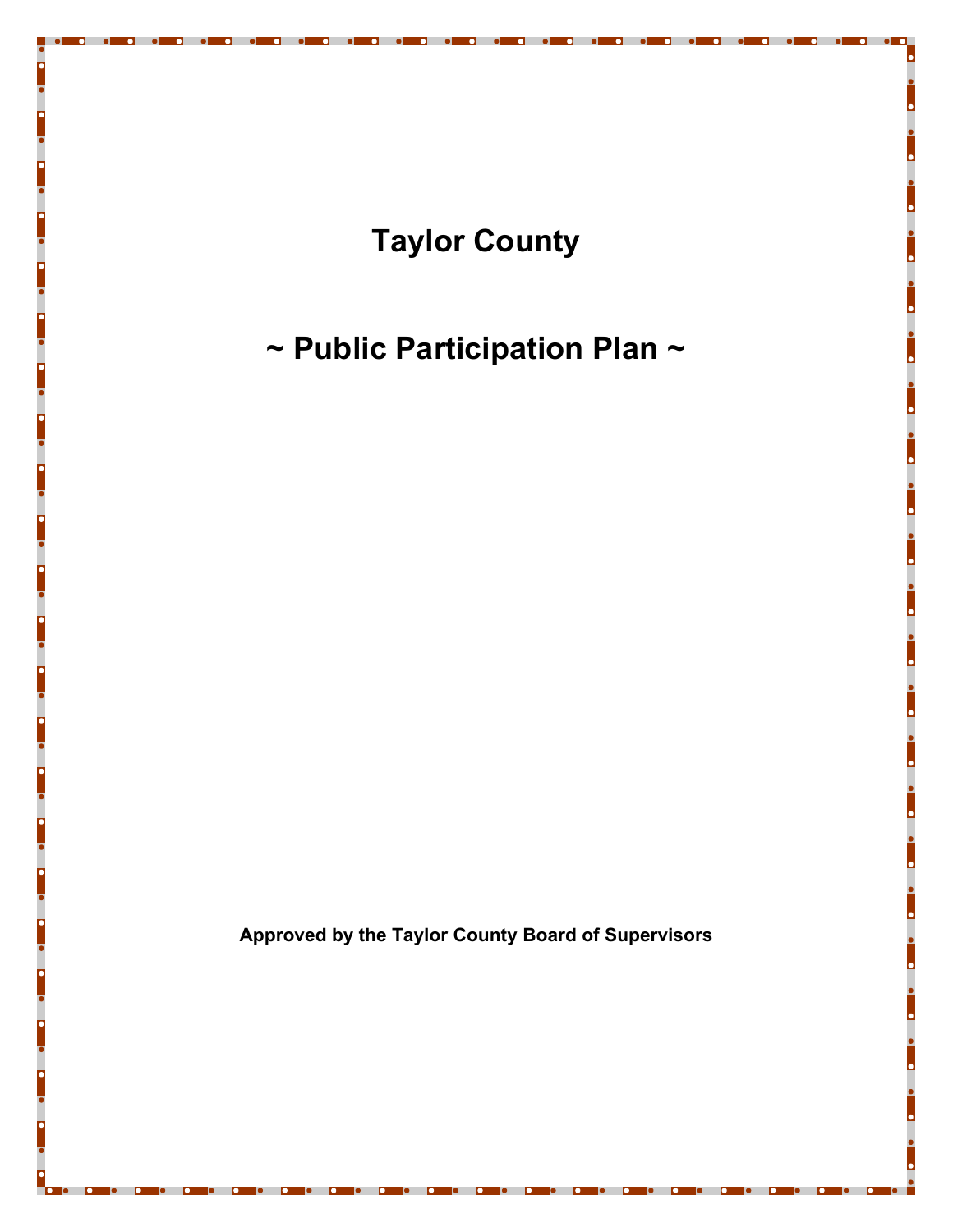## **I. Introduction**

Section 66.1001 (4) (a) specifies that local governments preparing a comprehensive plan must adopt written procedures that are:

*"Designed to foster public participation, including open discussion, communication programs, information services and public meetings for which advance notice has been provided, in every stage of the preparation of a comprehensive plan."* 

In addition, the written procedures must:

*"Provide for wide distribution of proposed, alternative, and amended elements of a comprehensive plan, and shall provide an opportunity for written comments on the plan to be submitted by members of the public to the governing body and for the governing body to respond to such written comments."* 

## **II. Public Participation Efforts**

Taylor County will foster public participation through the efforts described below. Additional efforts beyond those listed may also occur during plan development. The core efforts to gather public input throughout the planning process include:

- Posting public information and hearing notices in accordance with Wisconsin's Open Meeting Law;
- Sending meeting agendas and hearing notices to all municipalities within Taylor County;
- Sending notices regarding all public information meetings and public hearings to local media outlets;
- Placing legal notice of all hearings in the official county newspaper;
- Attending selected Taylor County Towns Association meetings to gather feedback on the planning process;
- Hosting regional meetings at three different locations within Taylor County to disseminate and gather information;
- Distribution of a survey to identify key issues useful in assisting in developing the comprehensive plan;
- Posting information on the Taylor County website;
- Accepting written comments throughout the planning process; and
- Holding at least one public hearing to receive comments on the recommended draft document before being submitted to the Taylor County Board for action.

## **III. Procedures for Adopting the Comprehensive Plan**

Taylor County shall comply with all of the procedures for adopting a comprehensive plan under section 66.1001 (4) of the Wisconsin Statutes.

The Taylor County Planning and Zoning Committee will approve by a majority vote, at a regularly scheduled and publicly noticed meeting, a resolution that recommends to the Taylor County Board of Supervisors the adoption of the developed Taylor County Comprehensive Plan. Action taken by the Planning and Zoning Committee shall be recorded in the official minutes of the committee.